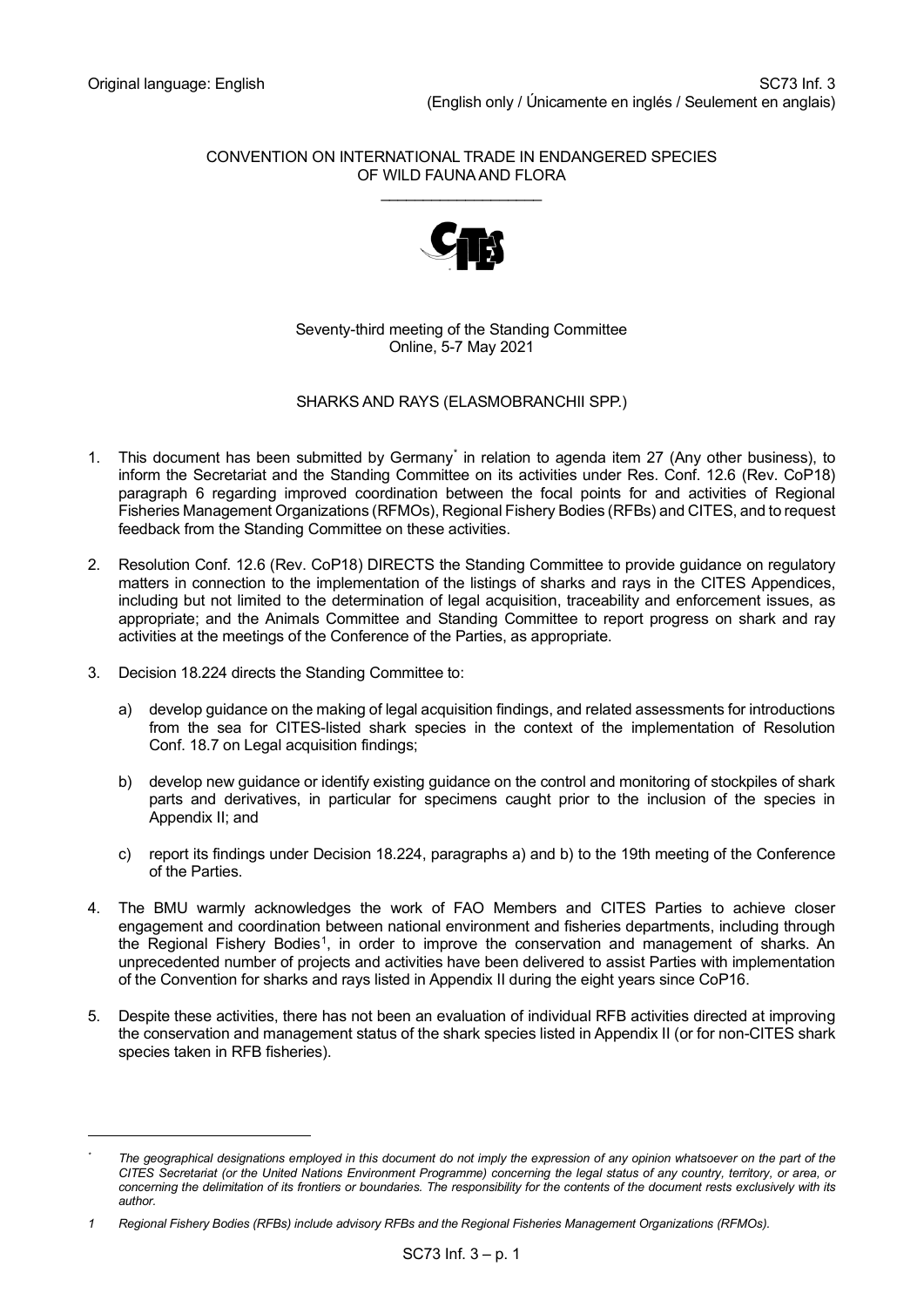- 6. The BMU has therefore commissioned the following:
	- a) a review of the threats, conservation, trade and management status of shark species, and the contributions of RFBs to the implementation of the CITES listings of shark species; and
	- b) an interview survey seeking the views of experts from CITES Parties (both Environment and Fisheries ministries/departments/agencies); Regional Fishery Bodies and other non-governmental sectors regarding those areas where the conservation and management of sharks could benefit from greater cooperation. (This survey is still underway – see Annex to this document.)

The results of these studies will be presented at CITES-RFB webinars in May and June 2021 as well as during the second half of 2021.

- 7. The above activities have already identified a number of perspectives on opportunities for strengthened cooperation between RFBs and CITES Authorities, particularly regarding the development of Non-detriment findings (NDF), Legal acquisition findings, and implementation of CITES for specimens taken in the marine environment not under the jurisdiction of any State (Introductions from the Sea) for shared stocks of sharks listed in Appendix II, with emphasis on those stocks fished in international waters.
- 8. Another CITES-RFB webinar, drawing upon the results of the status review and interview survey, may be held later in 2021. This will provide an opportunity to discuss the potential for further collaboration and synergies between the efforts of RFBs and CITES regarding the conservation and management of sharks. The aim of this events is to identify strategies to more effectively deliver the protection and conservation of sharks, including legal and sustainable use when appropriate, recognising that RFBs and CITES share common objectives for the recovery of depleted stocks as well as legal and sustainable fisheries and trade.
- 9. Finally, depending on the outcomes of these activities, the BMU is considering convening a high-level conference on these issues, and related actions identified in Resolution Conf. 12.6 (Rev. CoP18) on the Conservation and Management of Sharks. This will be informed by the results of the activities described in paragraphs 6–8 above.
- 10. Given the above plans, the BMU would appreciate any comments on these activities and associated outputs from the Standing Committee, CITES Parties and Regional Fishery Bodies, and observers. The BMU will continue to report on progress with and outcomes of this project through the CITES Animals Committee and Standing Committee.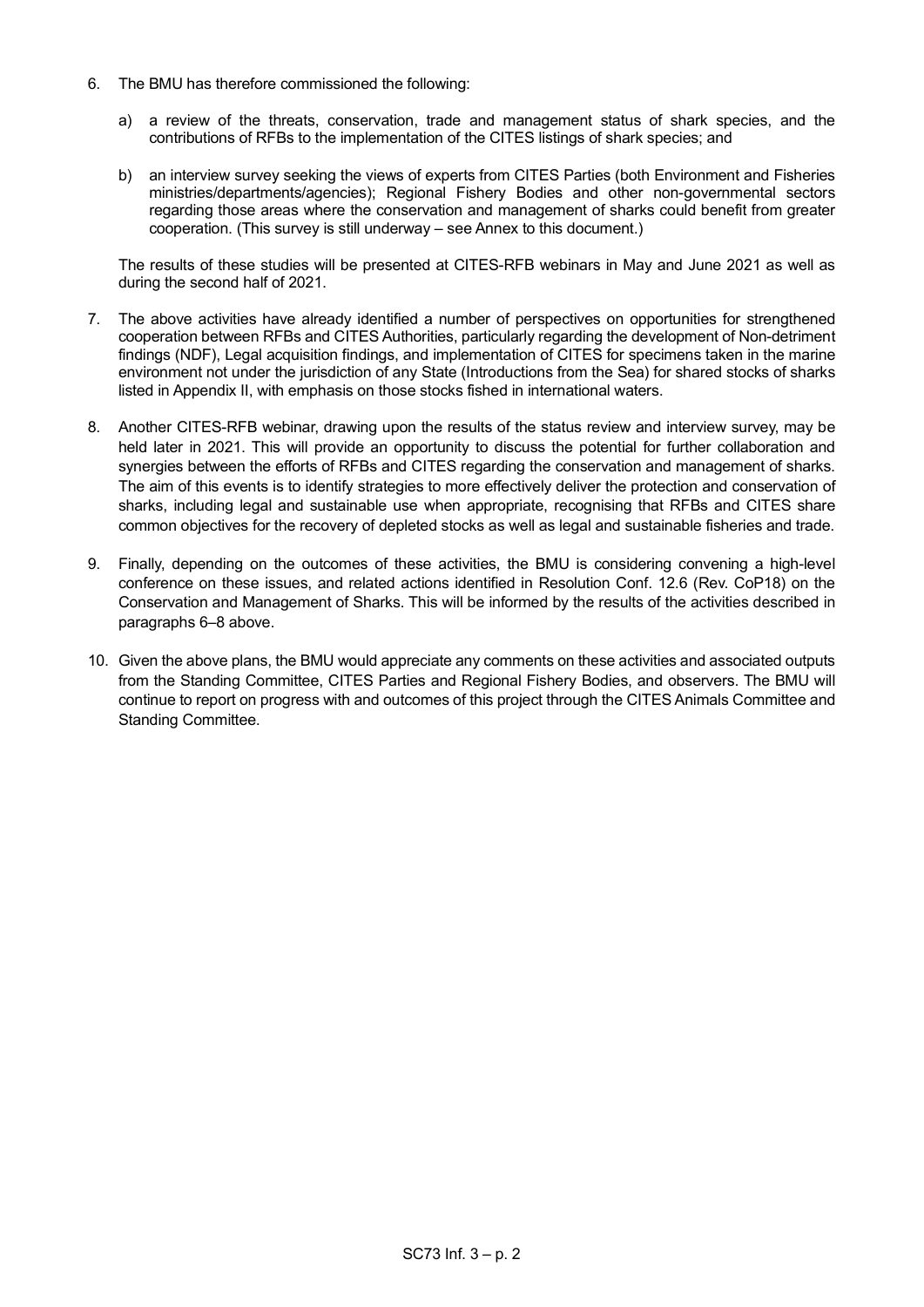#### Summary of activities: interview survey regarding implementation of CITES Appendix II shark<sup>[2](#page-2-0)</sup> listings

#### **Introduction**

Interviews with CITES Parties, Fisheries, Regional Fishery Bodies and other relevant inter-governmental and non-governmental sectors (e.g. CITES and FAO Secretariats) are currently being carried out as part of a survey aimed at gathering expert perspectives and experience on opportunities and strategies to strengthen the collaboration between CITES and Regional Fishery Bodies (RFBs) regarding the conservation of sharks and rays (hereafter referred to as sharks).

The mandates and programs of work of CITES and other environmental treaties (e.g. CMS – the Convention on the Conservation of Migratory Species, and the RSCAPs – Regional Seas Conventions and Action Plans), and the RFBs are expanding to address over-fishing and the other conservation and management issues facing this increasingly threatened group of fishes. CITES Parties and RFB Members (the Contracting or Cooperating Parties – CCPs) frequently identify the need for closer collaboration between CITES and RFBs in order to fulfil CITES mandates for sharks.

Less attention has been paid to establishing the details of such collaboration, including at national level – recognising that the great majority of States which are Members of RFBs are also Party to CITES. Therefore, the interviews conducted during the present study seek to benefit from the expertise and informed opinion of experts working in these areas. They aim to identify, *inter alia*, the forms that more effective collaboration between CITES and RFBs might take, and how this could serve the mandates and concerns of both sectors in areas of mutual concern.

# **Methodology**

Interviews are being requested with individuals working in government fisheries and environment Ministries or departments, the Secretariats of Multilateral Environmental Agreements (MEAs) and RFBs, and other selected experts working in these sectors.

An interview template is circulated in advance to each interviewee, so that they can identify the topics that fall within their areas of expertise and interest.

Subjects discussed may include, *inter alia*:

- Inter-agency coordination (national and international) on CITES and RFB activities for sharks;
- The development of Non-detriment findings (NDFs) for CITES-listed sharks;
- Issuing national Introduction from the Sea certificates;
- Making Legal acquisition findings;
- Views on enhancing cooperation between CITES and RFBs for shark conservation and management;
- Opportunities and constraints to formalising RFB-CITES collaboration;

Responses to the questionnaires are confidential, unless specific permission is granted to cite an interviewee.

<span id="page-2-0"></span>*<sup>2</sup> The term "sharks" is used here to refer to all species of sharks and rays (the elasmobranch fishes).*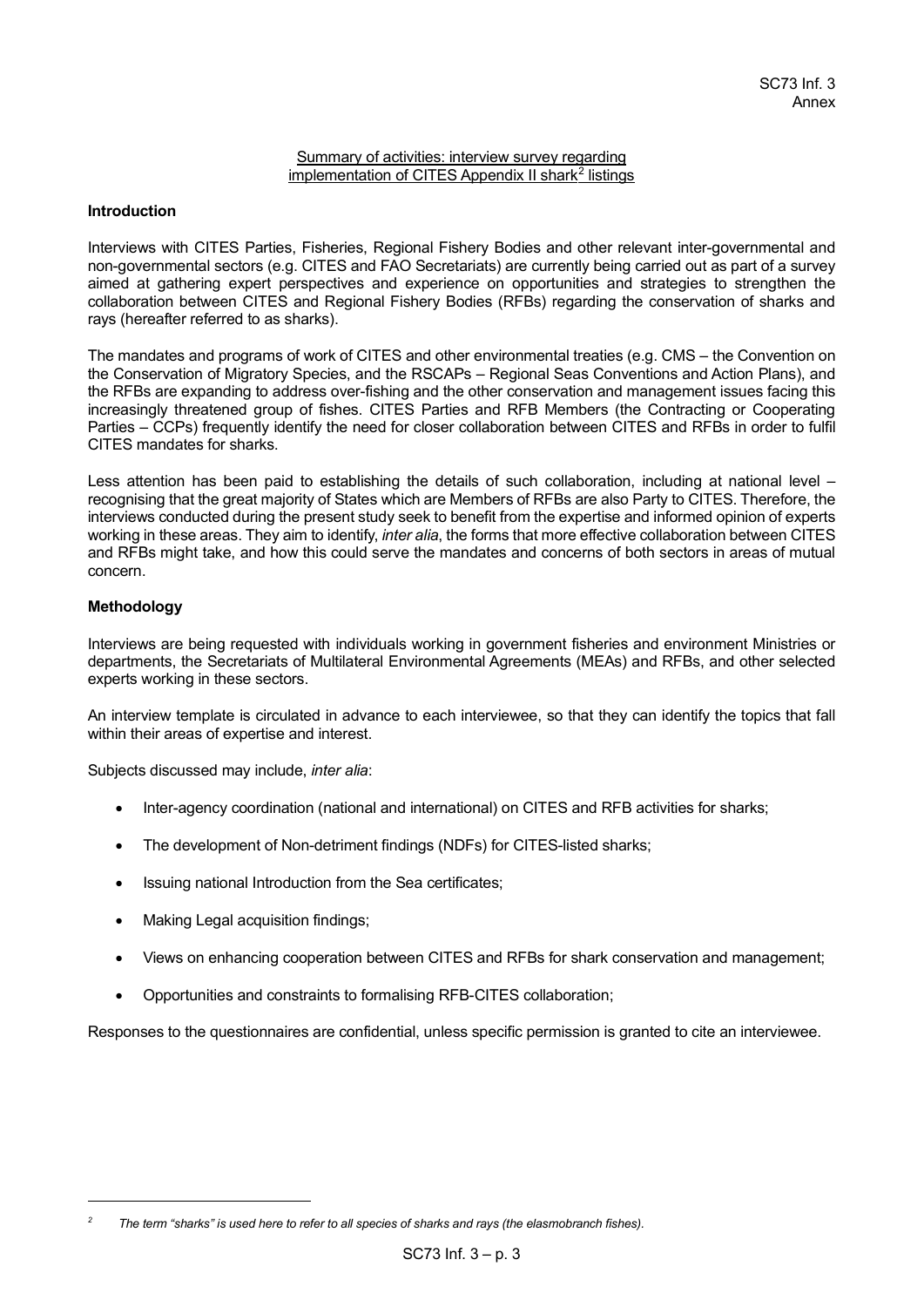# **Interim results**

The comments from interviews undertaken at the time of writing range across strategies for achieving high-level policy change, in order to enhance or mandate closer collaboration between wildlife and fisheries bodies; through suggestions for better implementation of policies and procedures; to practical suggestions for capacity-building.

Interviewees broadly recognised the benefits of and need for better cooperation and coordination for shark conservation and management, from national to international level, between Environment/CITES and Fisheries/RFB agencies and bodies. Many noted that improved mutual understanding of the respective mandates, roles and responsibilities of CITES and RFBs is still required, including areas of alignment between them. For example, the value of CITES as a complementary trade measure that can contribute to fisheries management and sustainable fisheries is often poorly understood. However, CITES-FAO collaborations in recent years and the work of the CITES Secretariat through the Marine Species Officer have already contributed significantly to CITES implementation for sharks at national and regional levels, fostering relationships and improved mutual understanding across CITES and RFBs.

# i) Policy

**Multilateral**: Some interviewees noted that, since FAO, RFBs and CITES are all member-based intergovernmental organisations, their individual Members/Parties carry the major responsibility for action, including decision-making and supporting the implementation of decisions. Converting proposals for institutional reform, research, budgets, and adopting scientific advice, into Commission decisions (e.g. Conservation and Management Measures), depends on the interventions and sustained commitment of individual CPCs $^3$  $^3$ , likely working with other CPCs to achieve the critical political mass to secure decisions.

Recognizing other multilateral collaborations and initiatives (e.g. the UN Regional Seas Programme, Large Marine Ecosystem Projects, and Sustainable Development Goals), perhaps these regional structures could also provide opportunities for collaboration with RFBs and CITES to promote synergies and improved cooperation on shark conservation and management and related issues.

**National**: inter-agency coordination on shared mandates for sharks under MEAs and RFBs varies. It is usually not formally established nor institutionalized. This is not a problem in some countries, but elsewhere it impedes CITES implementation and other efforts to advance management and conservation of sharks.

#### ii) Implementation

Many interviewees agreed that working from the "ground up", i.e. from the technical/scientific level, to build institutional collaboration between CITES and RFBs will have the best chances for success.

Information was provided on how CITES NDFs are (and are not) being conducted, including for species that fall under a shared remit with RFBs. There is broad agreement that NDFs for shared stocks of CITES-listed sharks, including data-poor species, could be improved and require expert advice from RFB scientific bodies. Processes for adopting scientific advice in decision-making could be strengthened within and between RFBs.

# iii) Capacity-building, tools and resources

Limited capacity at international, regional and national levels poses many challenges and constrains expanded sectoral and cross-sectoral efforts. Improving CITES and RFB collaboration requires additional financial and human resources, directed towards *inter alia*, support for established structures and procedures, legal frameworks, technical expertise, etc.

There is a need to enhance capacity-building (e.g. guidance, engagement, facilitation) around CITES requirements for NDFs and Introductions from the Sea. These are still not well understood by many CITES Authorities and certainly not by RFBs.

Poor catch data is a major obstacle to action at RFB level, where decisions are traditionally based on stock assessments. New methods for assessing the status of data-poor sharks, developed under the FAO-led ABNJ Tuna Project, could enable more – and more active – status assessments of shark species, and support advice and decision-making on shark species in RFBs.

<span id="page-3-0"></span>*<sup>3</sup> CPC: Contracting Parties and Cooperating non-Contracting Parties, Entity or fishing Entity to an RFB.*